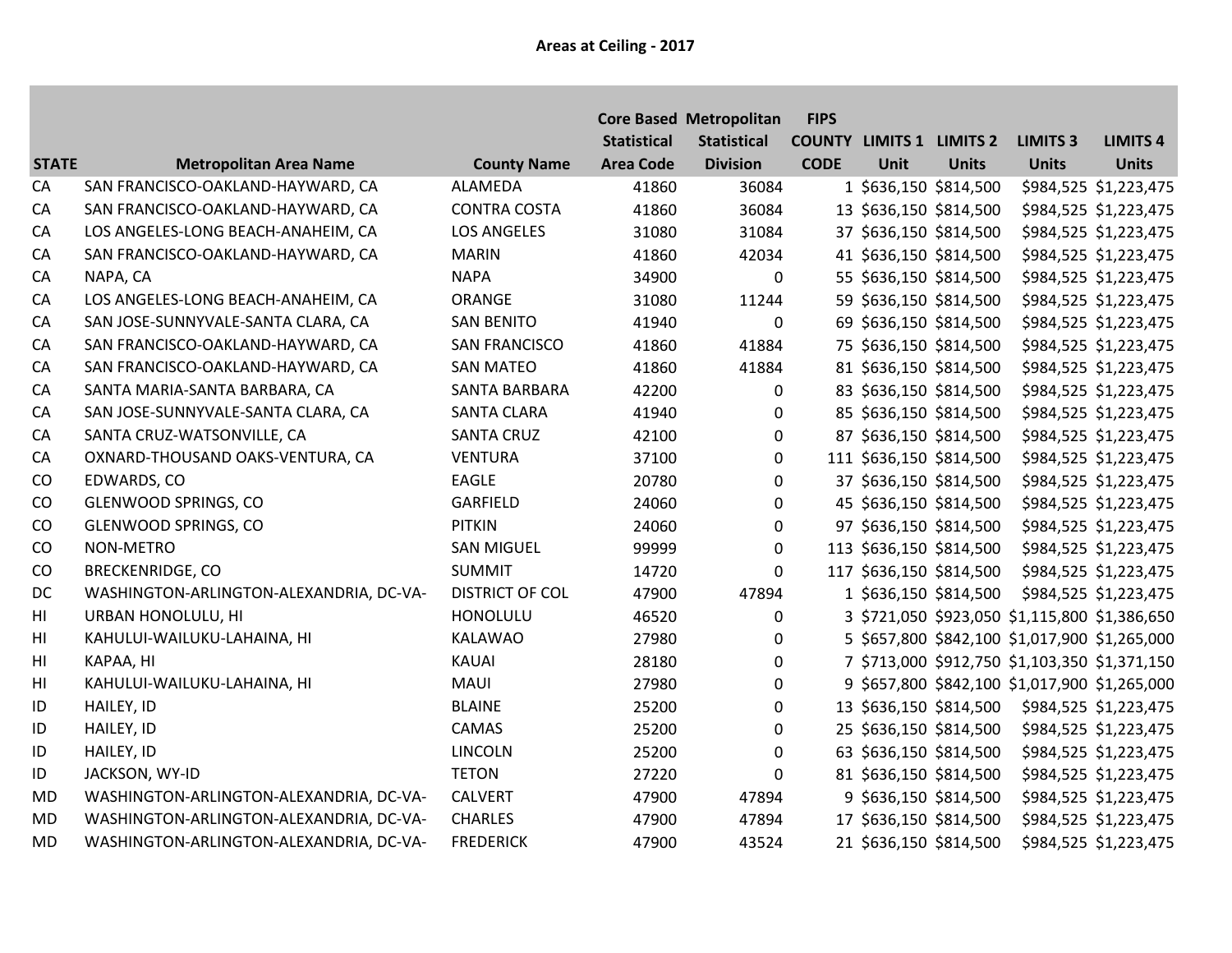|              |                                         |                    |                    | <b>Core Based Metropolitan</b> | <b>FIPS</b> |      |                                 |                 |                       |
|--------------|-----------------------------------------|--------------------|--------------------|--------------------------------|-------------|------|---------------------------------|-----------------|-----------------------|
|              |                                         |                    | <b>Statistical</b> | <b>Statistical</b>             |             |      | <b>COUNTY LIMITS 1 LIMITS 2</b> | <b>LIMITS 3</b> | <b>LIMITS 4</b>       |
| <b>STATE</b> | <b>Metropolitan Area Name</b>           | <b>County Name</b> | <b>Area Code</b>   | <b>Division</b>                | <b>CODE</b> | Unit | <b>Units</b>                    | <b>Units</b>    | <b>Units</b>          |
| <b>MD</b>    | WASHINGTON-ARLINGTON-ALEXANDRIA, DC-VA- | <b>MONTGOMERY</b>  | 47900              | 43524                          |             |      | 31 \$636,150 \$814,500          |                 | \$984,525 \$1,223,475 |
| <b>MD</b>    | WASHINGTON-ARLINGTON-ALEXANDRIA, DC-VA- | PRINCE GEORGE'S    | 47900              | 47894                          |             |      | 33 \$636,150 \$814,500          |                 | \$984,525 \$1,223,475 |
| MA           | VINEYARD HAVEN, MA                      | <b>DUKES</b>       | 47240              | 0                              |             |      | 7 \$636,150 \$814,500           |                 | \$984,525 \$1,223,475 |
| MA           | NON-METRO                               | <b>NANTUCKET</b>   | 99999              | $\mathbf 0$                    |             |      | 19 \$636,150 \$814,500          |                 | \$984,525 \$1,223,475 |
| <b>NJ</b>    | NEW YORK-NEWARK-JERSEY CITY, NY-NJ-PA   | <b>BERGEN</b>      | 35620              | 35614                          |             |      | 3 \$636,150 \$814,500           |                 | \$984,525 \$1,223,475 |
| <b>NJ</b>    | NEW YORK-NEWARK-JERSEY CITY, NY-NJ-PA   | <b>ESSEX</b>       | 35620              | 35084                          |             |      | 13 \$636,150 \$814,500          |                 | \$984,525 \$1,223,475 |
| <b>NJ</b>    | NEW YORK-NEWARK-JERSEY CITY, NY-NJ-PA   | <b>HUDSON</b>      | 35620              | 35614                          |             |      | 17 \$636,150 \$814,500          |                 | \$984,525 \$1,223,475 |
| NJ           | NEW YORK-NEWARK-JERSEY CITY, NY-NJ-PA   | <b>HUNTERDON</b>   | 35620              | 35084                          |             |      | 19 \$636,150 \$814,500          |                 | \$984,525 \$1,223,475 |
| <b>NJ</b>    | NEW YORK-NEWARK-JERSEY CITY, NY-NJ-PA   | MIDDLESEX          | 35620              | 35614                          |             |      | 23 \$636,150 \$814,500          |                 | \$984,525 \$1,223,475 |
| <b>NJ</b>    | NEW YORK-NEWARK-JERSEY CITY, NY-NJ-PA   | <b>MONMOUTH</b>    | 35620              | 35614                          |             |      | 25 \$636,150 \$814,500          |                 | \$984,525 \$1,223,475 |
| <b>NJ</b>    | NEW YORK-NEWARK-JERSEY CITY, NY-NJ-PA   | <b>MORRIS</b>      | 35620              | 35084                          |             |      | 27 \$636,150 \$814,500          |                 | \$984,525 \$1,223,475 |
| NJ           | NEW YORK-NEWARK-JERSEY CITY, NY-NJ-PA   | <b>OCEAN</b>       | 35620              | 35614                          |             |      | 29 \$636,150 \$814,500          |                 | \$984,525 \$1,223,475 |
| <b>NJ</b>    | NEW YORK-NEWARK-JERSEY CITY, NY-NJ-PA   | <b>PASSAIC</b>     | 35620              | 35614                          |             |      | 31 \$636,150 \$814,500          |                 | \$984,525 \$1,223,475 |
| <b>NJ</b>    | NEW YORK-NEWARK-JERSEY CITY, NY-NJ-PA   | SOMERSET           | 35620              | 35084                          |             |      | 35 \$636,150 \$814,500          |                 | \$984,525 \$1,223,475 |
| <b>NJ</b>    | NEW YORK-NEWARK-JERSEY CITY, NY-NJ-PA   | <b>SUSSEX</b>      | 35620              | 35084                          |             |      | 37 \$636,150 \$814,500          |                 | \$984,525 \$1,223,475 |
| NJ           | NEW YORK-NEWARK-JERSEY CITY, NY-NJ-PA   | <b>UNION</b>       | 35620              | 35084                          |             |      | 39 \$636,150 \$814,500          |                 | \$984,525 \$1,223,475 |
| <b>NY</b>    | NEW YORK-NEWARK-JERSEY CITY, NY-NJ-PA   | <b>BRONX</b>       | 35620              | 35614                          |             |      | 5 \$636,150 \$814,500           |                 | \$984,525 \$1,223,475 |
| <b>NY</b>    | NEW YORK-NEWARK-JERSEY CITY, NY-NJ-PA   | <b>DUTCHESS</b>    | 35620              | 20524                          |             |      | 27 \$636,150 \$814,500          |                 | \$984,525 \$1,223,475 |
| <b>NY</b>    | NEW YORK-NEWARK-JERSEY CITY, NY-NJ-PA   | <b>KINGS</b>       | 35620              | 35614                          |             |      | 47 \$636,150 \$814,500          |                 | \$984,525 \$1,223,475 |
| <b>NY</b>    | NEW YORK-NEWARK-JERSEY CITY, NY-NJ-PA   | <b>NASSAU</b>      | 35620              | 35004                          |             |      | 59 \$636,150 \$814,500          |                 | \$984,525 \$1,223,475 |
| <b>NY</b>    | NEW YORK-NEWARK-JERSEY CITY, NY-NJ-PA   | <b>NEW YORK</b>    | 35620              | 35614                          |             |      | 61 \$636,150 \$814,500          |                 | \$984,525 \$1,223,475 |
| <b>NY</b>    | NEW YORK-NEWARK-JERSEY CITY, NY-NJ-PA   | ORANGE             | 35620              | 35614                          |             |      | 71 \$636,150 \$814,500          |                 | \$984,525 \$1,223,475 |
| <b>NY</b>    | NEW YORK-NEWARK-JERSEY CITY, NY-NJ-PA   | PUTNAM             | 35620              | 20524                          |             |      | 79 \$636,150 \$814,500          |                 | \$984,525 \$1,223,475 |
| <b>NY</b>    | NEW YORK-NEWARK-JERSEY CITY, NY-NJ-PA   | <b>QUEENS</b>      | 35620              | 35614                          |             |      | 81 \$636,150 \$814,500          |                 | \$984,525 \$1,223,475 |
| <b>NY</b>    | NEW YORK-NEWARK-JERSEY CITY, NY-NJ-PA   | <b>RICHMOND</b>    | 35620              | 35614                          |             |      | 85 \$636,150 \$814,500          |                 | \$984,525 \$1,223,475 |
| <b>NY</b>    | NEW YORK-NEWARK-JERSEY CITY, NY-NJ-PA   | <b>ROCKLAND</b>    | 35620              | 35614                          |             |      | 87 \$636,150 \$814,500          |                 | \$984,525 \$1,223,475 |
| <b>NY</b>    | NEW YORK-NEWARK-JERSEY CITY, NY-NJ-PA   | <b>SUFFOLK</b>     | 35620              | 35004                          |             |      | 103 \$636,150 \$814,500         |                 | \$984,525 \$1,223,475 |
| <b>NY</b>    | NEW YORK-NEWARK-JERSEY CITY, NY-NJ-PA   | <b>WESTCHESTER</b> | 35620              | 35614                          |             |      | 119 \$636,150 \$814,500         |                 | \$984,525 \$1,223,475 |
| NC           | ELIZABETH CITY, NC                      | CAMDEN             | 21020              | 0                              |             |      | 29 \$636,150 \$814,500          |                 | \$984,525 \$1,223,475 |
| NC           | ELIZABETH CITY, NC                      | PASQUOTANK         | 21020              | 0                              |             |      | 139 \$636,150 \$814,500         |                 | \$984,525 \$1,223,475 |